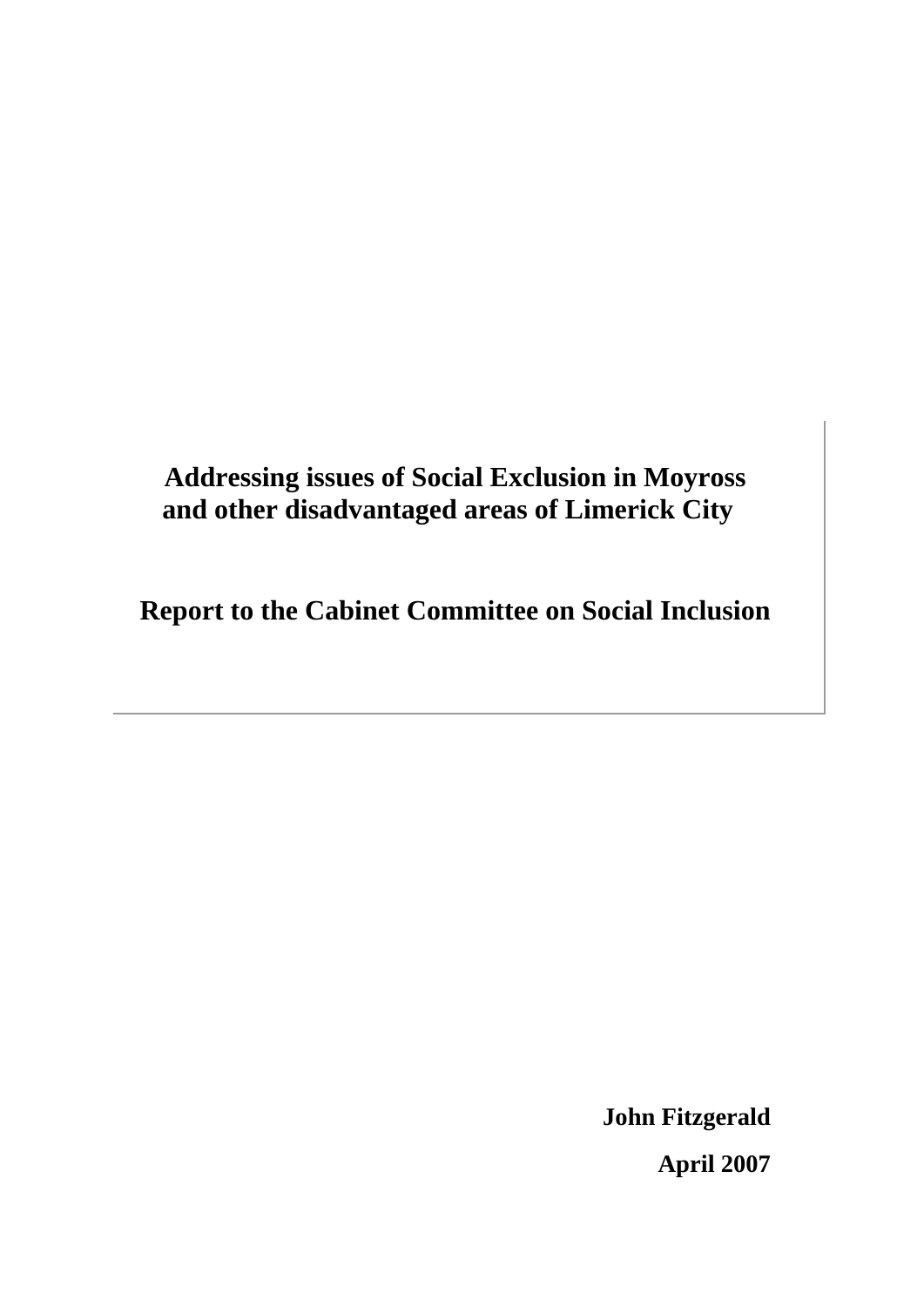| <b>Table of Contents</b> |                                      |                                                                         | Page No. |
|--------------------------|--------------------------------------|-------------------------------------------------------------------------|----------|
| 1.                       | <b>Introduction</b>                  |                                                                         | 3        |
| 2.                       | The nature and scale of the problems |                                                                         | 4        |
|                          | 2.1                                  | <b>Background</b>                                                       | 4        |
|                          | 2.2                                  | <b>Crime and Disorder</b>                                               | 5        |
|                          | 2.3                                  | <b>Investment and Infrastructure</b>                                    | 6        |
|                          | 2.4                                  | <b>Living Conditions</b>                                                | 6        |
|                          | 2.5                                  | <b>Educational Disadvantage</b>                                         | 6        |
|                          | 2.6                                  | <b>Negative Impacts on Limerick City</b>                                | 7        |
|                          | 2.7                                  | <b>Coordination of services and initiatives</b>                         | 7        |
|                          | 2.8                                  | <b>Resources and assets</b>                                             | 7        |
| 3.                       | <b>The Way Forward</b>               |                                                                         | 8        |
|                          | 3.1                                  | Put in place intensive policing arrangements                            | 8        |
|                          | 3.2                                  | <b>Establish structures for regeneration</b>                            | 9        |
|                          | 3.3                                  | <b>Establish dedicated teams</b>                                        | 11       |
|                          | 3.4                                  | Improve access and infrastructure                                       | 12       |
|                          | 3.5                                  | <b>Attract inward Investment</b>                                        | 12       |
|                          | 3.6                                  | Create incentives for development and prioritise state<br>interventions | 13       |
|                          | 3.7                                  | <b>Develop the Region</b>                                               | 13       |
|                          | 3.8                                  | <b>Address Drugs Problem</b>                                            | 13       |
|                          | 3.9                                  | <b>Regenerate the housing stock</b>                                     | 14       |
| 4.                       | <b>Resourcing</b>                    |                                                                         | 14       |
| 5.                       | <b>Conclusions</b>                   |                                                                         | 15       |

# **Appendices**

- **1. Limerick City Map, including key areas/developments**
- **2. Limerick City socio-economic status**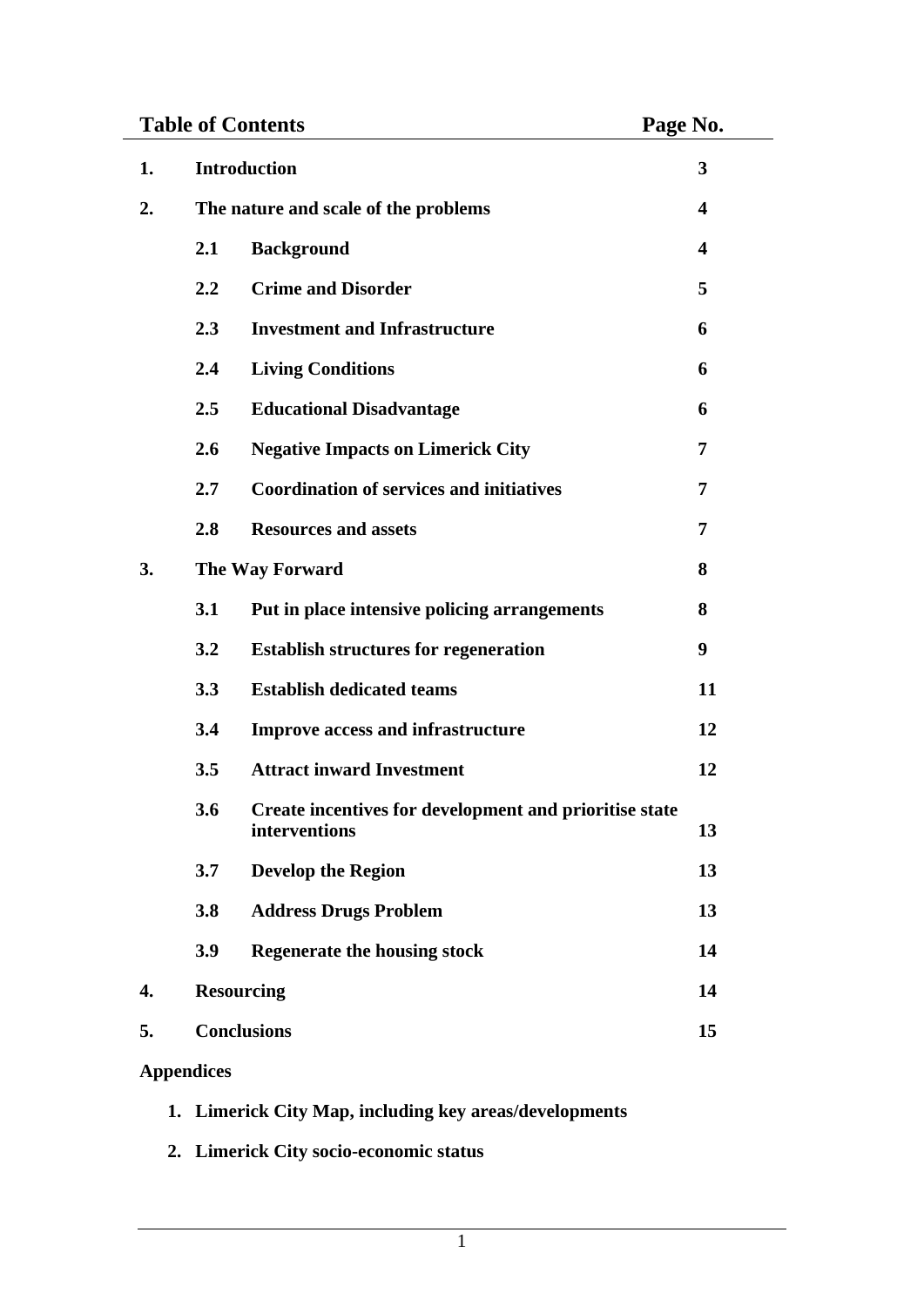- **3. Social Housing by major urban area**
- **4. Map of social housing in Limerick.**
- **5. Photographs from Moyross & O'Malley Park**
- **6. Photograph of previously refurbished houses**
- **7. Retail Rents: City versus Suburbs for major cities**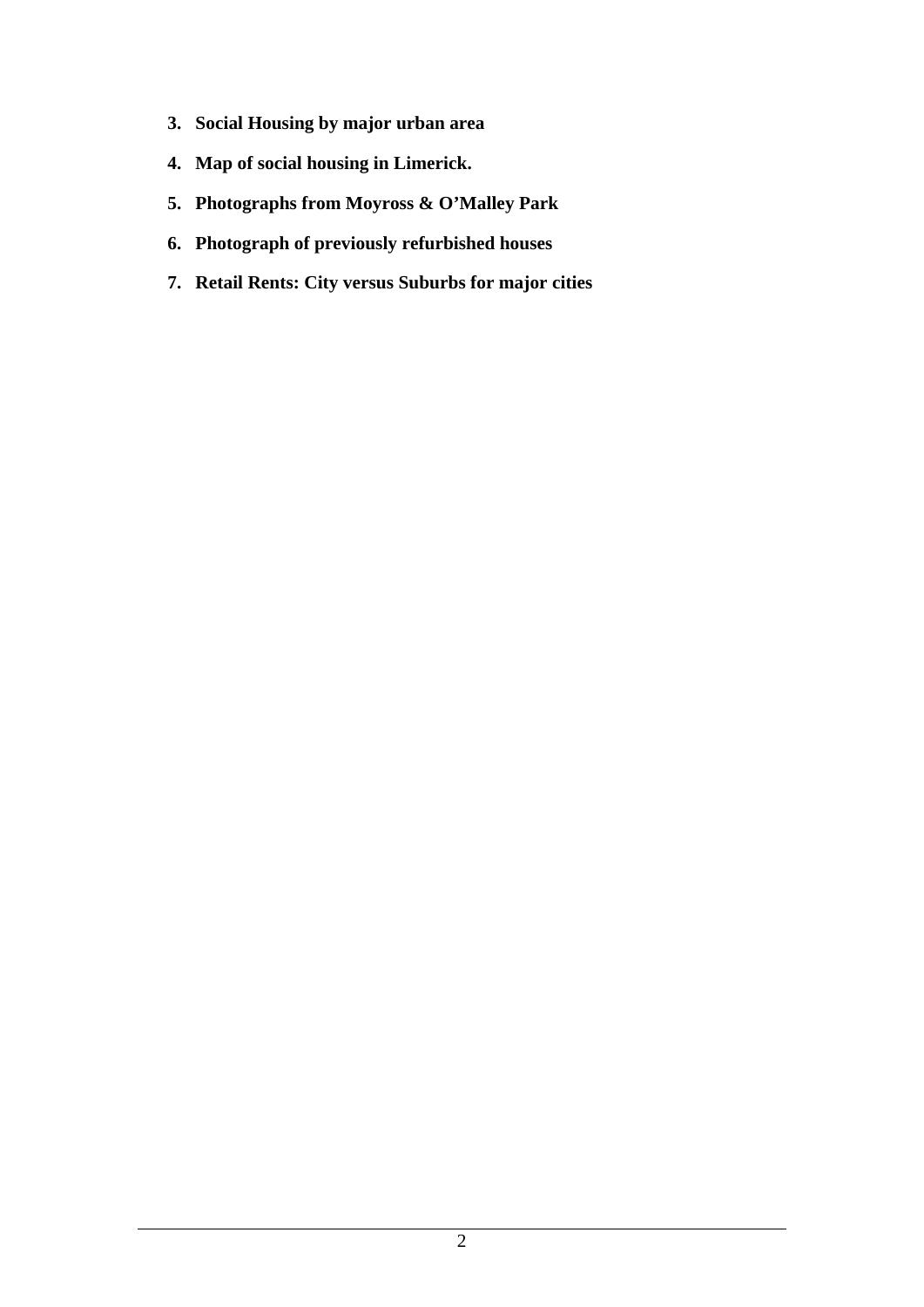# **1. Introduction**

In November 2006 I was requested by the Government to lead an initiative aimed at addressing social exclusion, crime, and disorder issues in Moyross in Limerick, and to report back to the Cabinet Committee on Social Inclusion. Specifically I was asked to

- Work with senior representatives in relevant public sector and community organizations in Limerick City and County
- Identify actions which can be implemented in co-operation with relevant agencies to help address the identified problems
- Propose steps that can be taken to drive regeneration in Moyross and other disadvantaged areas within Limerick City over a 5-year period.

Over the past three months I have met with representatives of statutory agencies, voluntary agencies, local community groups, church representatives, local business people, residents, Gardai, the National Drug Strategy Group, HSE, local Oireachtas members and councillors, and senior management in Limerick City Council and adjacent local authorities. I have also visited the Moyross, Southill, Ballinacurra/Weston, and St Marys Park areas of the city (see map at Appendix 1) on a number of occasions to observe at first hand some of the problems. Through this process I have been able to get an understanding of the background, nature, and scale of the problems affecting these areas and some of the obstacles that are currently there to addressing them.

I have concluded that there are three strands to dealing with the problems in these estates. No one strand is sufficient on its own to deal with the issues in the longerterm, and therefore all three strands must be progressed together. The details of each of these strands are set out in Section 3 of this Report. In summary they involve:

- Dealing with the issue of criminality. This will be fundamental to creating the conditions for other interventions to be successful, and for restoring the confidence of local communities
- Economic and infrastructural regeneration, to create employment, unlock value, improve access, and create a better commercial and housing mix
- Developing co-ordinated responses to social and educational problems, in order to break the cycle of disadvantage.

While in Section 3 below my detailed recommendations are set out for dealing with each of these strands, it is first useful to set out my understanding of the nature and scale of the problems in the affected areas, based on my discussions and observations over the past few months.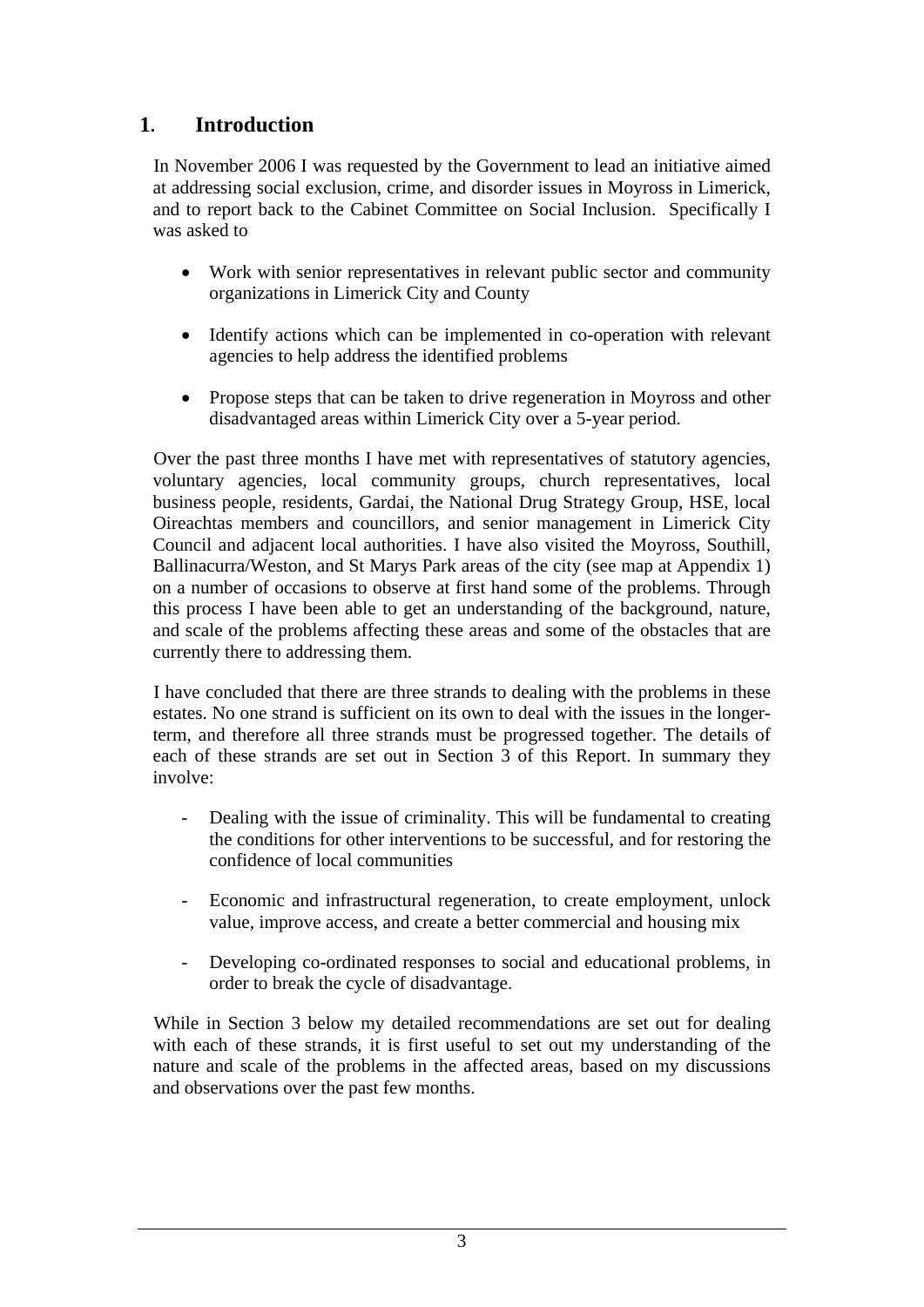# **2. The nature and scale of the problems**

## **2.1 Background**

In recent times Moyross in particular has been the focus of intense negative publicity. In more general terms, Limerick city and its environs has been the subject of negative publicity because of a number of high profile incidents in these estates. However, based on my observations, Moyross is in many respects a fine estate served by a good community centre, and by the activities of the Moyross Development Company. In this respect it is better served than the Southill area. Limerick too enjoys many natural advantages, including the river-based amenities, sites of historical and cultural interest, a strong commercial and business life, and a record of sporting success. Undoubtedly the reality of serious criminal activity, and the resulting negative perception of the city, is inhibiting these communities, the city, and surrounding areas from reaching their full potential. This potential can only be realised if the issues raised in the remainder of this report are dealt with as a matter of urgency.

The Moyross and Southill areas of Limerick suffer from some acute problems of disadvantage. In particular they have a high unemployment rate (5 times the national average), a high proportion of one-parent families, significant educational disadvantage with educational attainments well below the national norm. In terms of socio-economic status, CSO analysis shows that these estates are among the most deprived in the country. They also have the lowest scores in terms of socioeconomic status in Limerick city (see map at Appendix 2). There is a high rate of crime, particularly violent and drug-related crime, which has come to particular public attention in the past 12 months as a result of a number of high profile incidents. Criminal elements in certain parts of these estates exert a highly negative influence on young people, and cause fear and intimidation among residents. The situation with regard to drug use is also serious. The National Drugs Strategy Team has identified Limerick city as the area of most concern with regard to problematic drug use combined with indicators of social deprivation.

It is important to note, particularly in the context of proposing solutions, that the problems in these estates have developed over some considerable time. Limerick is a city with a population of 90,000 and the City Council administers the centre with a population of 50,000, while the County Council administers the suburbs with a population of 40,000. Of the approximately 18,900 houses in the City Council area, 8,000 were constructed as social housing. Limerick is unique in having such a high concentration of social housing within the city boundary, and this in turn poses certain unique problems and challenges for the city and the region (see Appendix 3 on social housing by city). The construction of large social housing estates in such a confined area undoubtedly helped to create the conditions for problems to develop (see Appendix 4 for map of social housing in Limerick City).

The conditions described above are stark, but on their own cannot fully bring home what I found to be the everyday reality faced by these local communities. The picture that emerged during visits to these estates, and discussions with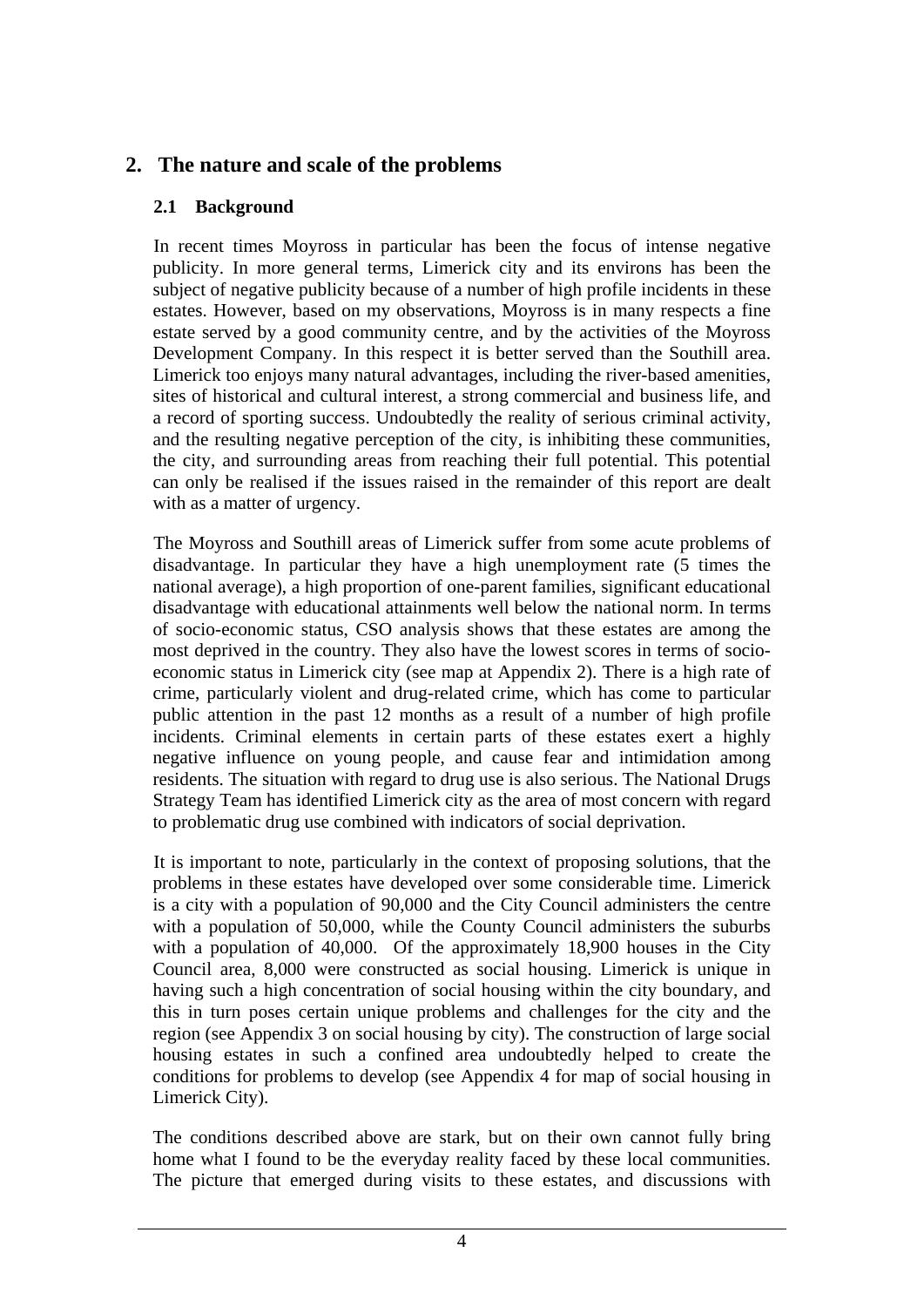residents and community workers, was in many respects quite shocking. The quality of life for many people is extremely poor. In the following Section I set out some of the various dimensions to the problem, all of which will have to be addressed.

## **2.2 Crime and Disorder**

Serious criminal activity has been a problem in Limerick city for a long time. Traditional feuding between local families/gangs has, in more recent times, been further fuelled by drug-related crime. Violent crime, related both to gang rivalry and drugs, is now a very serious issue and is gradually extending over wider areas. There are particular difficulties in this regard in Moyross, O'Malley Park, Ballinacurra/Weston, and St Marys Park. Families have been intimidated and houses have been burnt out making it difficult to re-let them. Low-level criminality and anti-social behaviour is also a major concern, with joyriding, stone throwing, and intimidation regularly occurring on these estates. Staff of voluntary and statutory agencies have been intimidated when trying to go about their business, and trades people and other services are frequently unwilling to enter the areas at certain times. Some people who have tried to stand up to the criminals have been intimidated, and there is some evidence that elderly people are being intimidated out of their homes. It has been suggested to me that criminals use young children to support their criminal activities because they cannot be prosecuted. This situation has made life difficult for the majority of responsible citizens living on the estates who can often become marginalized, frustrated, and demoralised.

The problem of serious criminality appears to be spreading. Previously settled areas such as Keyes Park have, in the past 12-18 months, become the target for criminals who have started to intimidate residents and buy up property. In recent times there has been an increase in police resources, including community policing. However, there is a perception that policing needs to be more consistently concentrated and regular. The intensity and nature of criminality and antisocial behaviour is destabilising, not just for these estates, but also for the city more generally.

As is the case with the interventions from other agencies, standard approaches to policing are simply not sufficient to cope with the nature and level of the problems being experienced. Yet dealing with the serious (although relatively small in number) criminal elements operating in these areas will be fundamental to creating the conditions for real progress to be achieved on all other fronts and to facilitating the majority of ordinary citizens trying to live their lives in peace and safety. The situation must be changed, and the message sent out that serious criminal behaviour is as unacceptable in Moyross, Southill, parts of Ballinacurra/Weston, and St Marys Park, as it is any other area of the city or country.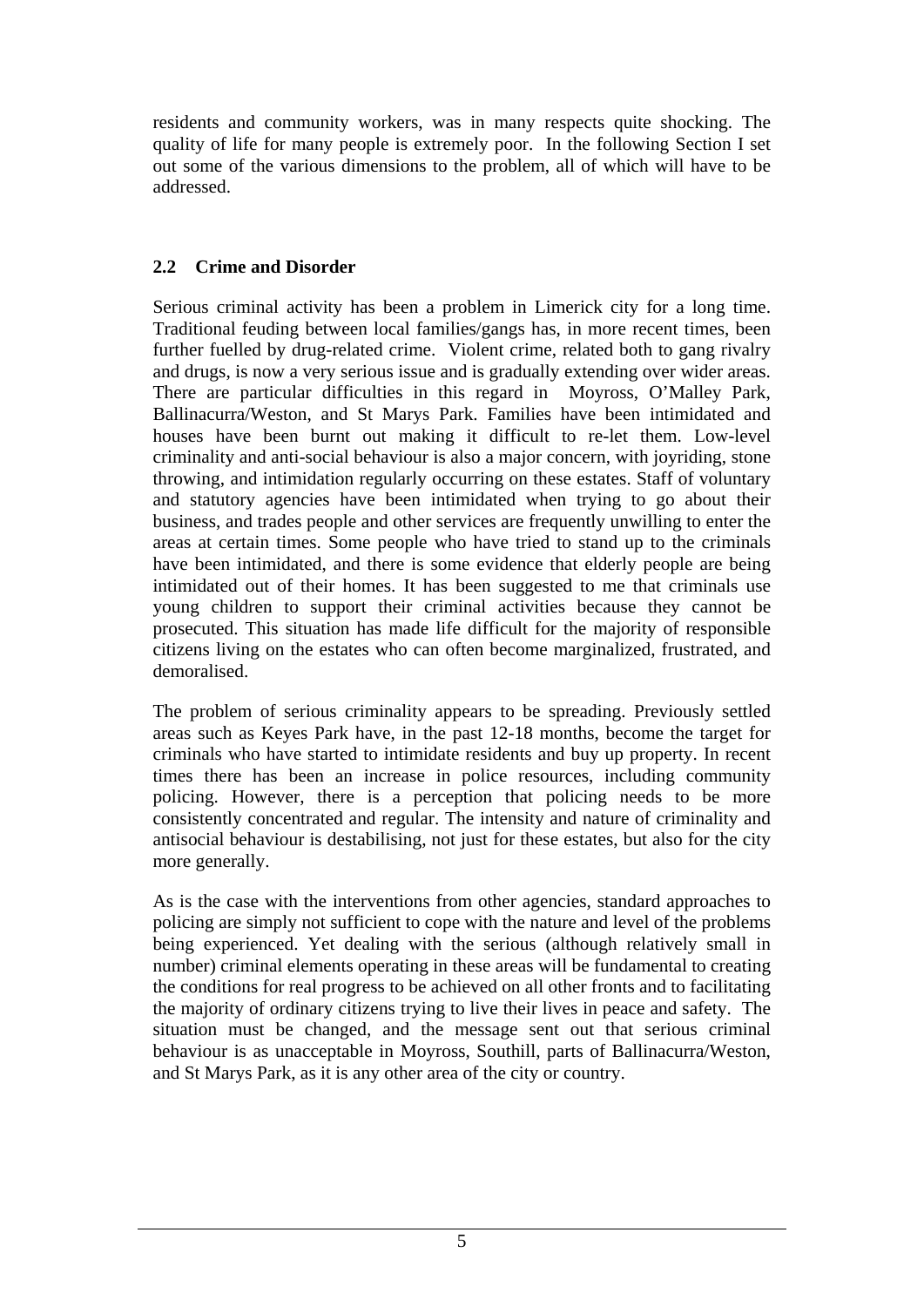#### **2.3 Investment and Infrastructure**

There are few local employers in Moyross and Southill. For example, most businesses that operated in the Galvone Business Park adjacent to O'Malley Park left because of security problems. The infrastructure is extremely weak with poor transport links to the rest of the city. Access to both areas is limited, with boundary walls cutting off these estates from the more affluent areas of the city. In some cases roads are deliberately blocked with boulders, and are poorly lit. This also creates a problem for effective policing. The access problem, together with the aforementioned problems of criminality, makes it impossible to attract investment to these areas. It is more difficult for young people with addresses in Moyross or Southill to get employment because of negative perceptions of these areas. Yet some local employers like Speedline Engineering Ltd. in Moyross, and LEDP in Southhill, have demonstrated great persistence, ingenuity, and dedication in creating opportunities for local employment.

## **2.4 Living Conditions**

The overall appearance of Moyross, Southill, St Marys Park, and parts of Ballinacurra Weston, is very poor. There is extensive illegal dumping and littering. The appearance of the estates is made worse by the number of burnt-out houses, which are often the result of criminal activity. The state of the housing stock is poor, particularly in O'Malley Park (see Appendix 5). Much of the refurbishment work that has been carried out has not achieved the results hoped for. (See examples of the current state of previously refurbished houses at Appendix 6). Families with long standing links to these areas have described great difficulties in getting mortgage finance from the financial institutions. A number of those who purchased their local authority houses have not seen an increase in the value of their investment as might have been anticipated and as enjoyed elsewhere throughout the country. Unfortunately, the result is that many people who should be staying are leaving while criminal elements remain.

#### **2.5 Educational Disadvantage**

There is a serious problem of educational disadvantage. Truancy is a problem, and it is not unusual to see young people, often of primary school age, wandering the streets during school hours. The numbers in the local schools are dropping because children are being sent to school outside the area. For example, the numbers in the primary schools in O'Malley Park and Moyross are approximately 25% of the levels of 10 years ago. There is a need for greater support for families, including improved levels of remedial teaching/psychological services. While some initiatives have been successful, more support and resourcing for crèches, before and after-school clubs, and activities for youths, is clearly required. For example, one of the great challenges facing these schools is that of generating the "local contribution" towards school costs compared with schools in less disadvantaged areas. Educational opportunities for young adults and adults are often not viewed as being relevant by the intended target audience.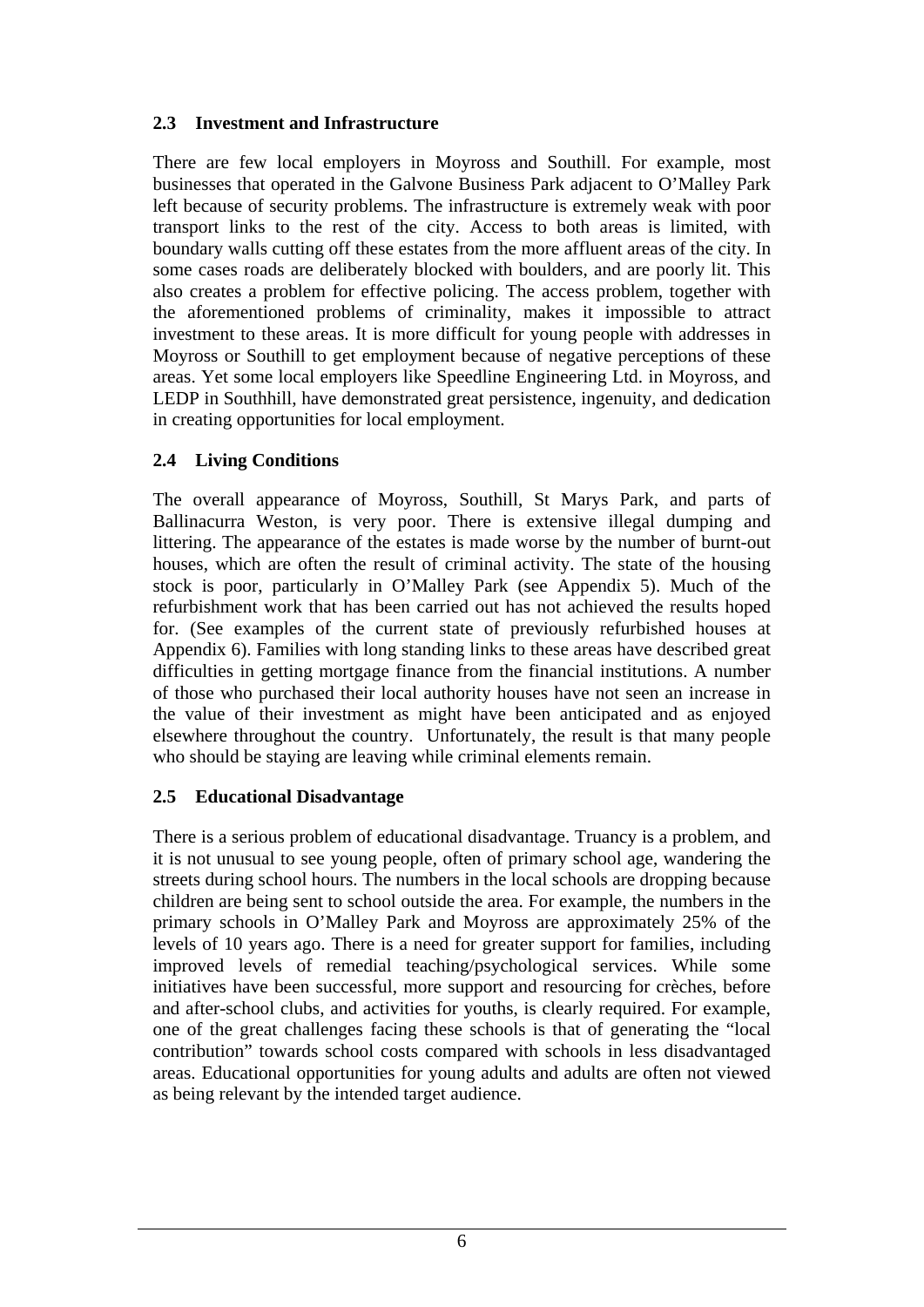## **2.6 Negative Impacts on Limerick City**

Local community representatives are frustrated with the negative image portrayed of their areas as a result of the activities of a minority. In Limerick more generally there has been a shift in the focus of commercial activity away from the city centre to outlying shopping centres. For example, retail rents in the city centre are uniquely, for a city of its size, below the levels in outlying shopping centres (see Appendix 7). The scale of the criminal, social, and economic problems in areas such as Moyross, Ballinacurra/ Weston and Southill, and their spread, is not only a blight on the communities that have to live there but, left unchecked, could pose a real threat to commercial and social life in Limerick city as a whole.

## **2.7 Coordination of services and initiatives**

Although there is a plethora of agencies, both statutory and voluntary, operating in these areas, it would be hard to conclude that public funding is achieving an acceptable, let alone optimum, level of direct benefits to the communities concerned or that coordination between agencies is sufficient or effective. While the existing structures and processes for delivery may work well for the generality of situations, they are clearly not nearly sufficient for dealing with the scale of problems being experienced in the areas that are the subject of this report. The activities of the various agencies can be fragmented, and in some cases the actions of one agency may be counteracted by those of another. It is also the case that a number of the services are only available on a 9 to 5 basis and this is simply not satisfactory given the nature of the problems. Funding for projects often has to be re-applied for on an annual basis (even though approval frequently appears to be a formality), thus frustrating attempts at longer-term planning.

## **2.8 Resources and assets**

On the positive side, there is a very active and committed community engagement, and although not as evident in O'Malley Park, this is an asset that should be leveraged as a significant element of any solution. I have met many committed individuals who are interested in making a real difference to these communities. There are positive examples of local employers supporting the rehabilitation of young offenders, and supporting regeneration. There are unused, and under-used, lands, much of it in public ownership, adjacent to these areas that should be used to create investment opportunities as part of an overall process of regeneration. There is interest from sporting bodies, investors, educational institutions, and employers in committing resources to these areas if they see evidence of real change in terms of dealing with the problem of serious criminality, and the creation of a safe and stable environment. The campus of Limerick IT is adjacent to the Moyross area, providing the potential for outreach and adult education. There is also a proposal to extend LIT into the proposed Moyross 'Village Centre', and for the location of primary health care facilities in this complex. While there are many difficulties, there is every reason to believe that an intensive focus on solving the problems can deliver in the short to medium term.

There are precedents for dealing with problems of poor economic and social infrastructure through dedicated and co-ordinated action. However, in my experience, while the general principles from other regeneration projects may be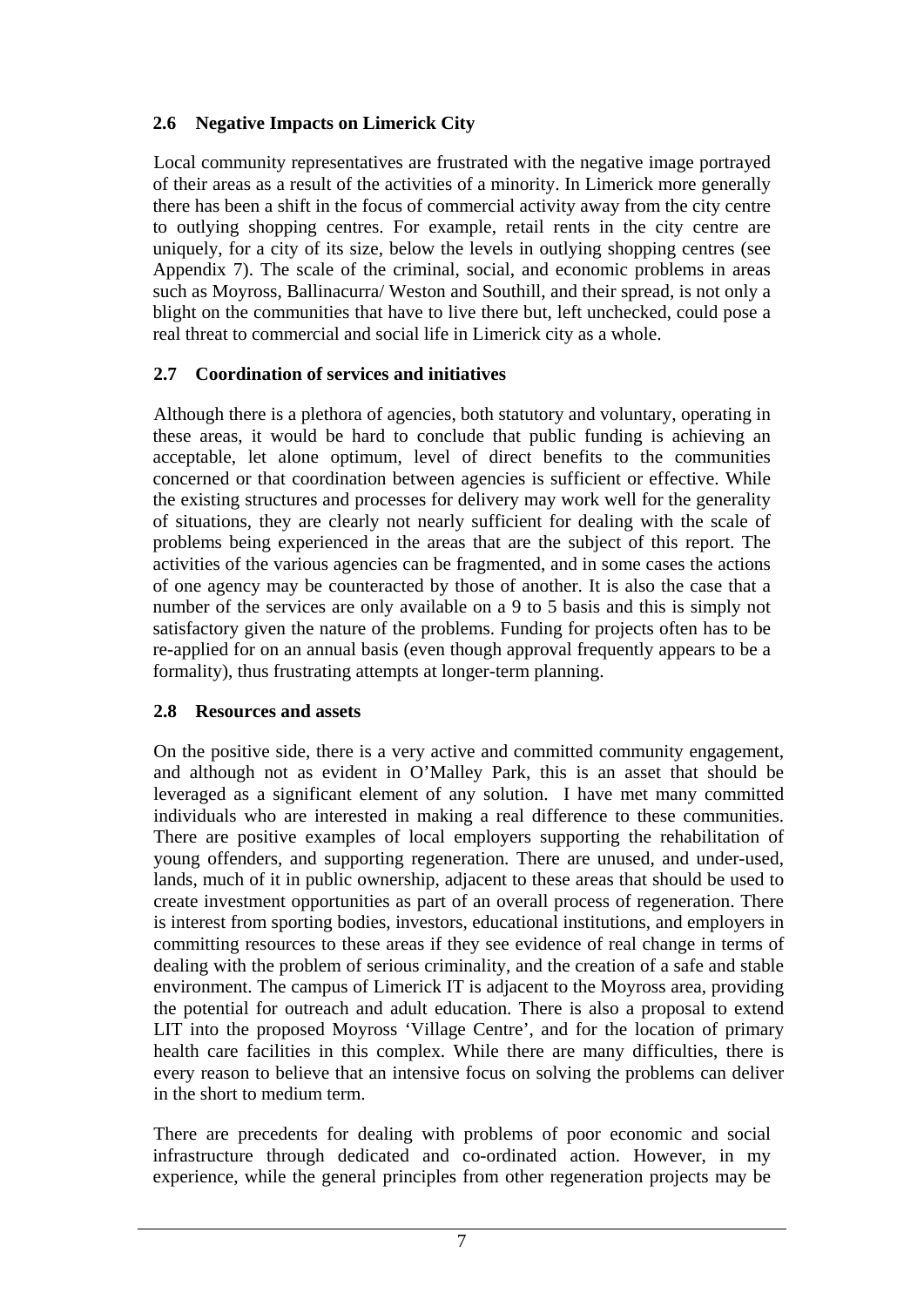relevant, the needs of different areas need to be addressed differently. A response that takes significant account of local factors and that is 'bottom-up', involving local community representatives, agencies, and business people, is most likely to be successful.

# **3. The Way Forward**

The situation described above that applies to Moyross, Southill, St. Marys Park, and Ballinacurra/Weston is extremely serious, and must be dealt with as a matter of urgency both in the interests of the communities and areas concerned, and to prevent these problems spreading to other parts of the city.

In overall terms the interventions by statutory and voluntary agencies in these areas are geared to meet the needs of more normal situations. However, they are not sufficient to meet the chronic and concentrated nature of criminality and disadvantage in these communities. This requires a different type of intervention. The intervention must be highly intensive, focused on the needs of these specific areas and the people living in them, deal directly with the problems, be multifaceted, and co-ordinate the involvement of all the key agencies and groups.

As noted at the outset, the interventions may be grouped under three strands. Fundamentally, and as a matter of high priority, early intervention is required to deal with the problem of serious criminal activity. This problem needs to be dealt with as a matter of urgency so that a stable environment is created where other initiatives can take effect. Failure to do so is likely to lead to the frustration of other efforts to address social and economic problems. The other strands of intervention must be geared towards dealing with both the longer-term economic and infrastructural issues, as well as the short to medium- term social and educational issues. Solutions must be tailored to meet local circumstances. They should involve significant engagement and involvement by the local community, particularly those who have been working 'on the ground' and understand the problems. While the interventions proposed below are intensive, and will require both re-targeting of existing resources and additional resourcing, all of the evidence suggests that failure to tackle these problems now will lead to further instability, more violent incidents, and ongoing social costs. On the other hand, a set of intensive and well-targeted interventions can fundamentally change the dynamics of the current situation.

## **Recommendations**

#### **3.1 Put in place intensive policing arrangements**

As a result of my consultations it has become clear that, although policing on its own cannot solve the problems in the long term, intensive policing intervention is required in the short to medium term to allow the other interventions an opportunity to work. This cannot happen against the continuing backdrop of serious crime and intimidation. While the specific approaches to be adopted are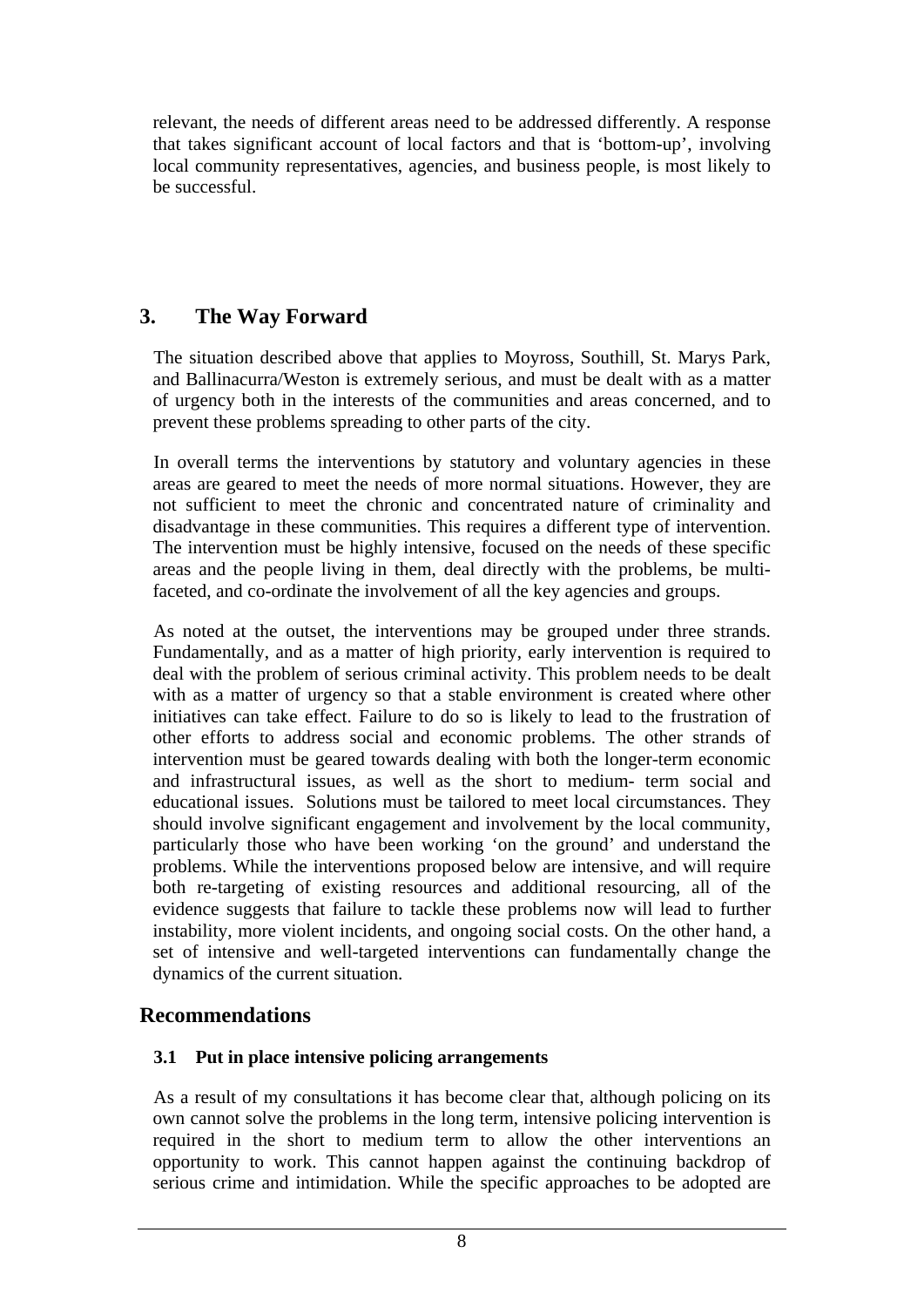ultimately policing decisions, I am convinced that dedicated police resources to support a sustained and intensive policing intervention need to be made available to fundamentally change the dynamics of the current situation. This will be in the context of a five-year programme to normalise and stabilise these areas.

This will involve extensive targeting of those criminals who have amassed assets of any significance from criminal activity. This can be pursued, if not by the establishment of a local CAB operation, by significantly intensifying the asset profiling of these individuals augmented by more targeted use of national resources and appropriate follow-up action by CAB. In addition to intensively targeting the relatively small number of individuals engaged in serious criminal activity, there needs to be a highly visible Garda presence at all times in these estates in order to restore confidence and stability in the communities. A policing structure, headed by a Superintendent, should be established that is exclusively dedicated to the policing of these areas. This will involve a minimum of 100 additional Gardai, with appropriate management structures, whose sole function will be the policing of these areas. Their efforts should be geared towards restoring public order and safety in these communities, dealing with criminal activity, and with anti-social behaviour. In relation to the latter, their efforts need to be supported by the City Council, who should make full use of all legal remedies available to it to deal with tenants engaged in criminal and/or anti-social behaviour. The impact of these intensive policing operations must be monitored to ensure that the conditions are being created for the other interventions described in this report to take hold.

As a result of these policing efforts, and the overall process of regeneration of housing stock, the problem of concentration of criminal elements in these areas can be addressed. This will be critical to changing the reality that people in these estates have to deal with, and the negative perception created by serious criminal incidents. However, it will also be important to manage the impact of this process in a strategic and structured way to ensure that the problems are simply not displaced. This will require a longer-term policing strategy, supported by the strategies of other key agencies, including the local authorities.

## **3.2 Establish structures for regeneration**

As described earlier, the efforts of state and voluntary agencies, including the use of funding, need to be better co-ordinated and focused. It is clear to me that a medium to long- term strategy will be critical to really addressing these problems. The key to such a strategy lies in the wholesale regeneration of the Moyross and Southill areas of the city.

Regeneration of disadvantaged areas cannot succeed without the strong support of all relevant agencies, but in particular of the local authorities concerned who are responsible for key planning, housing, and infrastructural interventions. Nonetheless, in certain circumstances in Ireland and other countries, special purpose agencies have been given a time-limited mandate to focus and drive urgent regeneration programmes within defined areas. This model does not dispense with, or by-pass, local government. On the contrary, it provides a necessary support to local government on a temporary basis and allows local authorities better to exercise their ongoing wider brief. The establishment of such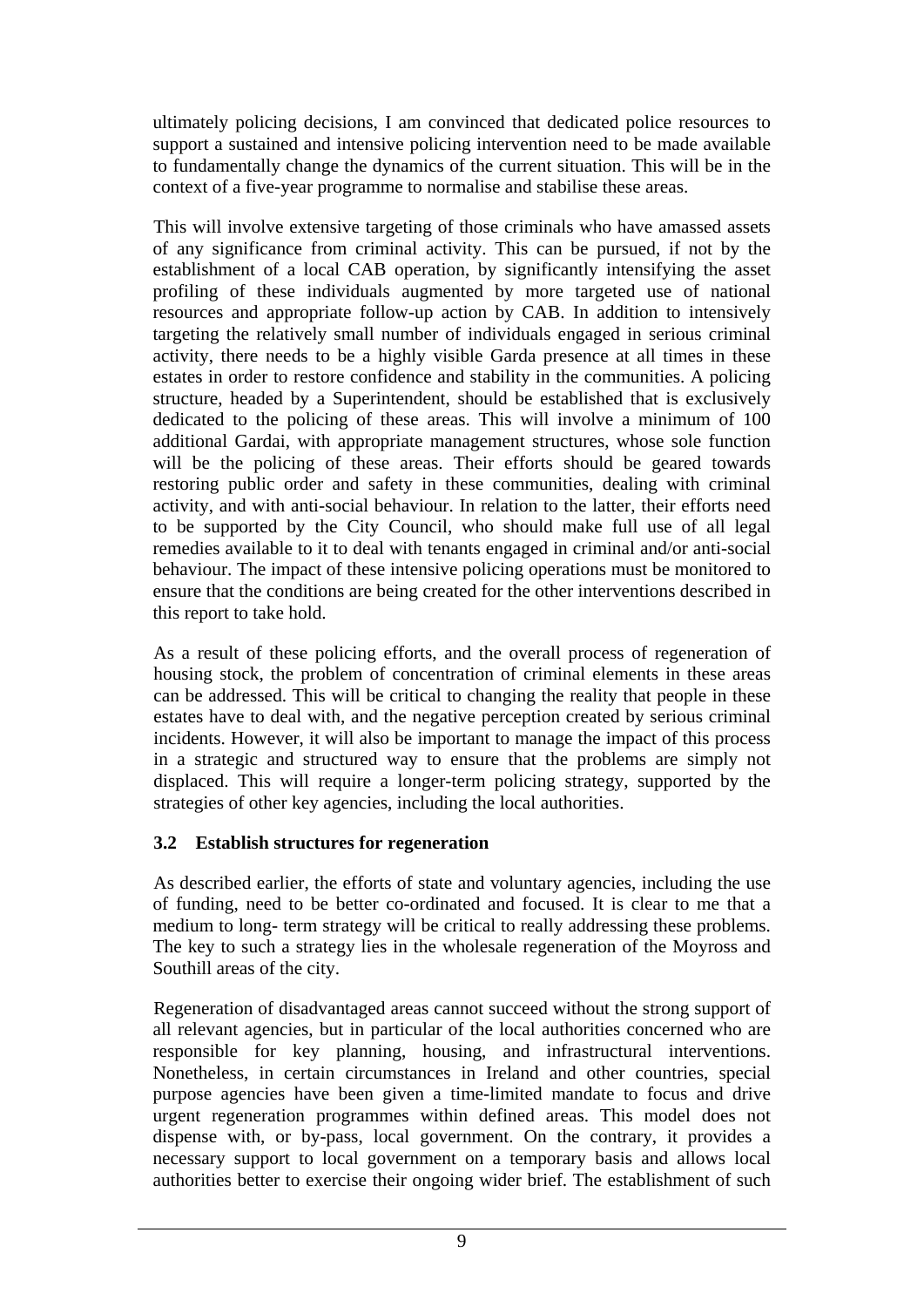regeneration entities has been given particular recognition in the Government's housing policy statement, 'Delivering Homes, Sustaining Communities'.

I believe that to realise the wholesale regeneration of the Moyross and Southill areas, including strands two and three as described in this report, supplement and assistance should be provided to Limerick City Council and Limerick County Council, as well as to the other public agencies concerned. To achieve this, I am recommending that two Corporate Bodies that will act as development agencies be established, one dealing with the regeneration of defined areas of the North City, to include Moyross and the lands within, and adjacent to, Moyross (Limerick Northside Regeneration), and another dealing with regeneration in the defined areas of the South City, to include O'Malley Park, Keyes Park, the Galvone Industrial Estate, and some adjacent lands (Limerick Southside Regeneration). Limerick Northside Regeneration might also embrace St Marys Park, although Limerick City Council is already drawing up plans for the wholesale regeneration of this area. Similarly, Limerick Southside Regeneration could also take responsibility for the smaller, though seriously troubled area, of Ballinacurra/ Weston, which also needs urgent and focussed attention. These Agencies should be established under existing Corporate Bodies legislation, which can be done quickly, and for which there are a number of precedents. In addition, there is statutory power to enable bodies created under this legislation to perform services for the local authorities, the health services, and the Minister for the Environment, Heritage and Local Government.

Each Agency will be headed by a Chief Executive, supported by a small executive team. The purpose of these Agencies will be to drive economic and infrastructural development in the defined areas, and to direct and co-ordinate intensive action to deal with social and educational disadvantage. It is important that separate entities be established for the Northern and Southern parts of the city because, as described earlier, the nature of the problems are somewhat different, and this structure will facilitate the engagement of people on the ground who understand the issues.

While the two Development Agencies will provide the engine for regeneration, they will also co-ordinate and focus all interventions directed to the areas within their remit. As a matter of priority, the Development Agencies should identify all current projects and agencies involved in these areas, with a view to deciding how these can be configured to best effect for the planned regeneration. The two Agencies will also engage with educational institutions, the Gardai, and other key stakeholders. Plans, including timescales, resources, and targets will be set out in a Regeneration Strategy to be developed as a matter of priority by the Agencies. These Agencies will have an initial term of operation of five years, subject to review at the end of that period. Progress in relation to all three strands must be monitored on a regular basis during the initial five years, and at the end of that period a major review should be undertaken to establish the ongoing need for the structures, or perhaps the need for structures in a different form.

It is also important that the work of both Agencies be co-ordinated, and that they have ready access to all of the key decision makers in the relevant statutory bodies and Departments. It is proposed therefore that each Agency will report to a Board of Directors, membership of which will be drawn from the local authorities and all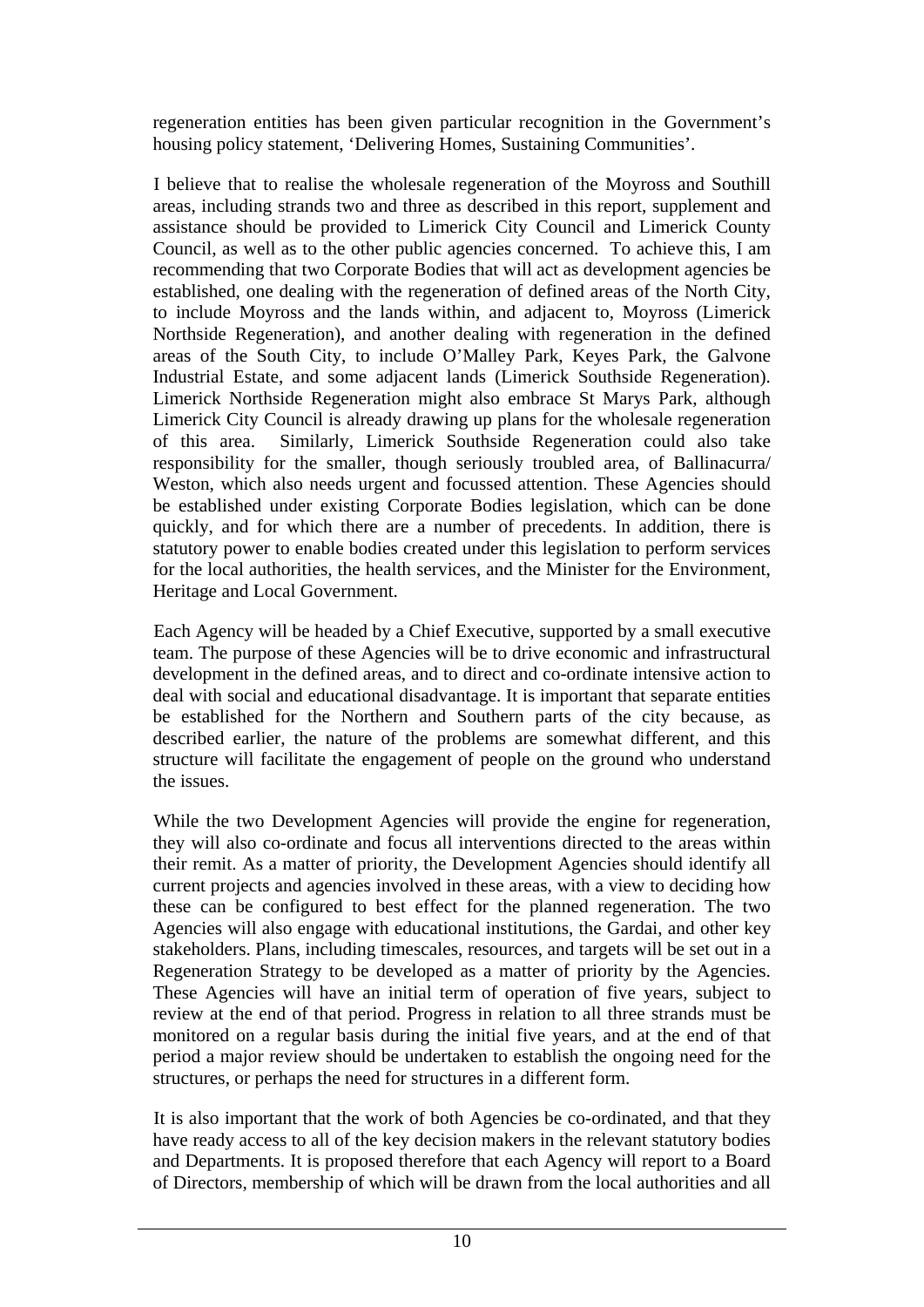relevant Departments and other bodies, including an Garda Siochana, community representatives, and representatives of the business community who have a demonstrated track record in the target areas. In each case the representation should be at a most senior level and the nominated representatives should have overall responsibility and decision- making power for the areas affected. The options of establishing a single board to oversee the work of both Agencies, or of having separate boards for each Agency, should be explored. However if separate boards are to be established there should be significant common membership in order to avoid duplication and ensure co-ordination of effort. It is important that all of the key organisations, including a number of Government Departments, the Garda Siochana, HSE, and local authorities, recognise that they now each have a responsibility in contributing in practical ways, through their senior representatives on the Board of Directors, to the resolution of the problems in these areas.

The Board (or Boards) will oversee the preparation, resourcing, and implementation of the Regeneration Strategy, while responsibility and accountability for implementation will rest with the two Agencies. Local decision-making and flexibility of action will be critical to the successful operation of these bodies. Appropriate reporting relationships to central government should be put in place, including availability of regular reports on progress to the Cabinet Subcommittee on Social Inclusion. Such structures, with decision-making powers and resources, have in my view the potential to be much more effective than a task force or other alternative arrangements.

#### **3.3 Establish dedicated teams under the auspices of the Development Agencies, to address Social and Family Problems in the designated areas, including issues of educational disadvantage**

As I have outlined earlier, there are serious problems of truancy, poor parenting skills, juvenile crime, anti-social behaviour, and drug abuse. While there are a number of agencies providing supports there are problems of co-ordination, a 'one size fits all' approach, and the general lack of an 'out of hours' service. Special dedicated teams need to be established within Limerick Northside Regeneration and Limerick Southside Regeneration to co-ordinate the efforts of the relevant bodies and groups to provide an intensive and focused intervention in the targeted areas, and to provide full service integration. The teams will need to be multidisciplinary, each led by a key worker with an overall case management role, and would also include an Educational Welfare Officer, a family support worker, a representative of the local drugs task force and of the HSE, a community development worker, and a Community Garda. They will need to target families in the 'high risk' and 'at risk' categories. They would provide intensive family supports, address the problem of truancy, develop the system of 'after school' and 'in-school supports', and provide respite resources for families in difficulty.

The teams must also give attention to providing activities and amenities for young people, particularly in the evenings and during the summer holidays. This will involve liaising with local sports clubs, the Department of Arts, Sport and Tourism, and the ongoing work of the local community needs to be supported, and extended to attract more parental involvement in out of school activities.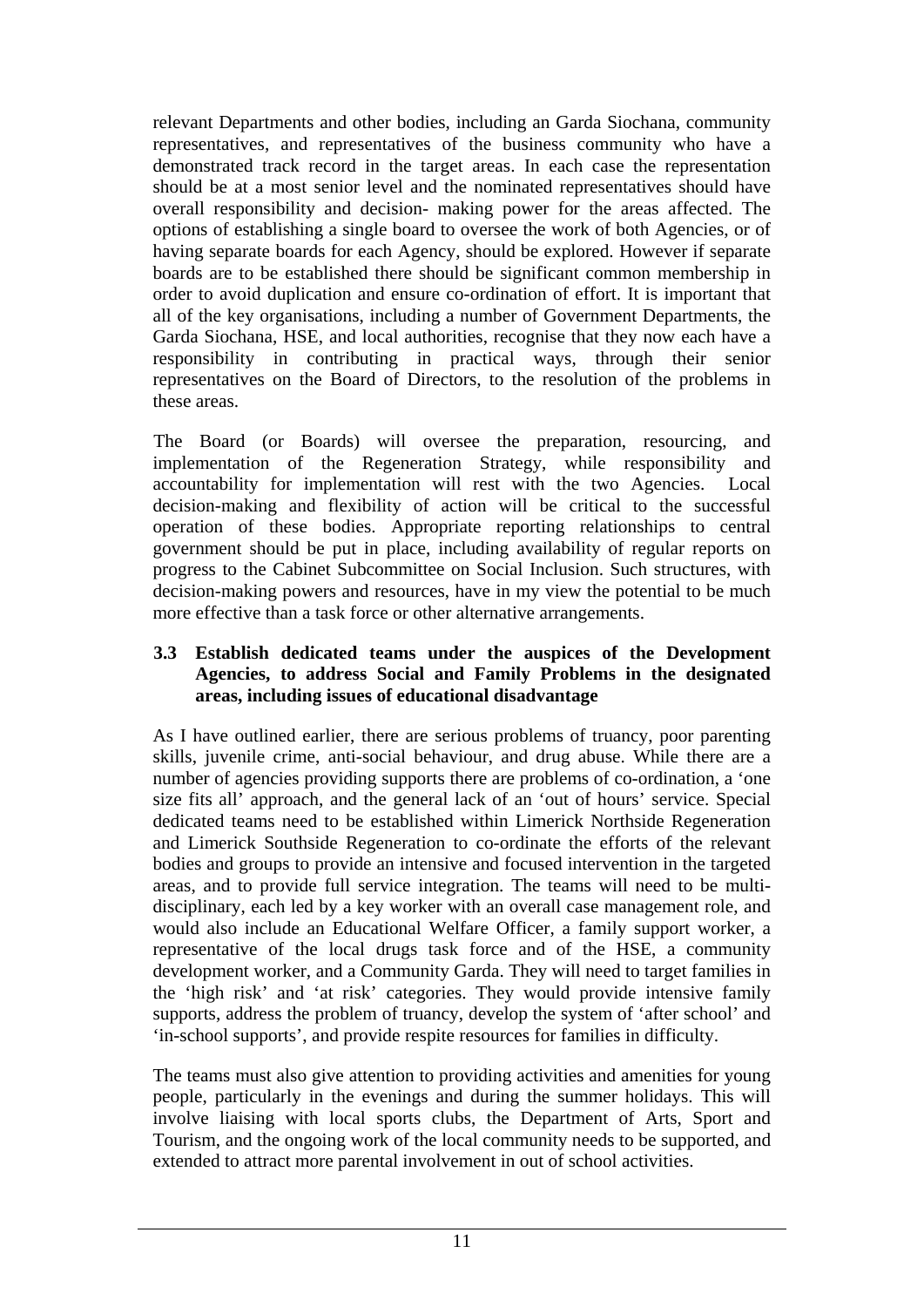Initiatives to address educational disadvantage should be prioritised in the 5-year Strategy. The Department of Education and Science should be requested to identify how local schools can be supported, not only in developing their facilities, but also in providing a comprehensive range of services to pupils both during and outside school hours. This would include giving consideration to how a variety of educational activities to suit different learning needs can be encompassed within the curriculum. The local schools also need to be supported in developing their infrastructure and increasing numbers. The local school principals should be involved in planning such interventions. As part of their longer-term strategy the teams need to address how educational welfare, before and after-school activities, and psychological and counselling services can be provided in a focused way to those who need it.

Attention also needs to be given to outreach and adult education schemes. The LIT and other third level Institutes and Colleges should be asked for proposals to provide educational opportunities and advice available to these communities. This could be given physical expression by progressing the proposed Moyross extension of the LIT.

## **3.4 Improve access and infrastructure**

Experience with other regeneration projects has shown that a key element in developing economic activity, and ending the isolation of deprived areas, is through putting in place a sound roads and transport infrastructure. Moyross is currently a cul de sac with some of the major problems being experienced at the furthest end of the estate. A new road is currently planned to the north of the city linking the N7 to the Coonagh roundabout (see map at Appendix 1). The planned link road from the Coonagh roundabout to the Moyross Interchange should be 'frontloaded' and progressed as a matter of urgency. This will open up potential for mixed-use development in lands in, and adjacent to, Moyross and attract investment, allow for improved transport links, and facilitate greater linkage between the local community and other parts of the city. It will also facilitate policing of the area. It has been agreed with the relevant local authorities that the portion of the road that links Moyross to the Coonagh roundabout will be progressed through the design stage as a matter of urgency. Funds to do so have already been allocated by DoELHG.

## **3.5 Attract inward investment**

A number of problems have arisen from the difficulty, over many years, in resolving issues related to the Limerick City/County boundary. For example, the most troubled part of Moyross is within the County and the major part within the City. The boundary issue creates difficulties in making effective use of public and private lands to support regeneration and investment. I am recommending that a limited extension of the City boundary up to the Clare County boundary in the northern part of the city (see map at Appendix 1) be put in place. While this will require consultation and agreement at local level, in my view this change is critical in facilitating the intensive development and regeneration of the North city area. Lands suitable for development for private housing and commercial use adjacent to the target areas must be identified as part of the planning process, and the Development Agencies should attract investment to develop these areas. This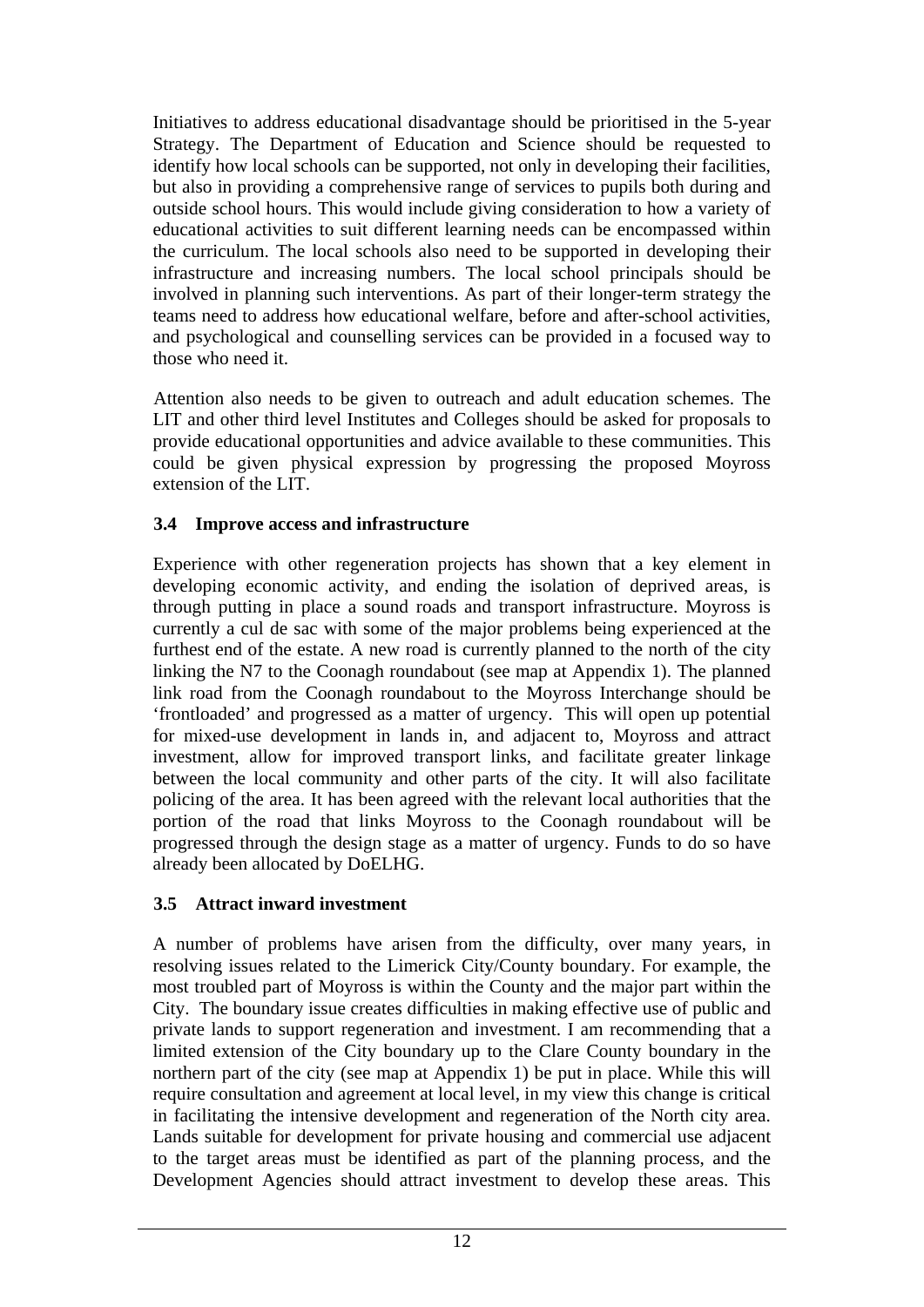should be achieved by agreement between the local authorities, and without prejudicing any other boundary issues, in the interests of securing more rapid development in this part of the city. There is recognition that this limited extension of the boundary is in the long-term interests of the region as a whole.

## **3.6 Create incentives for development and prioritize state interventions**

Economic regeneration, the creation of employment opportunities, and the development of mixed housing use will be crucial to the longer term resolution of current problems. I would therefore recommend that serious consideration be given by the Departments of Finance and Environment, Heritage and Local Government to utilising the scope currently available under the Regional Aid Guidelines 2007- 2013 to establishing fiscal incentives to attract private investors to develop these areas and other marginal lands that have development potential in these areas of chronic social disadvantage. Consideration of establishing development incentives should also be linked to an overall strategy for the Gateway of Limerick-Shannon and the development of strategic sites throughout the Gateway. In addition, the prioritising of these areas for investment and development by relevant State Agencies, including Shannon Development, would help to accelerate the process of regeneration.

## **3.7 Develop the Region**

 There is a clear need for the development of regional strategies, particularly for housing and retail shopping. Limerick city has little further capacity for social housing within the boundary, and so regional approaches must be progressed with a view to putting an agreed strategy in place to be implemented by the relevant authorities in the region. This will be critical to ensuring that the problems now being experienced are not repeated. All adjacent local authorities have a responsibility in this regard. Visionary plans for the Limerick region and the Limerick-Shannon Gateway rely on the long- term well being and protection of Limerick city centre.

## **3.8 Address Drugs Problem**

A Regional Task Force for the Mid West Region has been established as part of the National Drug Strategy and at present covers the Limerick City area. However it has been recognised that the problems of drug abuse in Limerick City are particularly acute. A local focus for intervention should be immediately established for Limerick City and should work closely with the Development Agencies to identify interventions appropriate to the needs of these communities. These should include prevention and educational initiatives.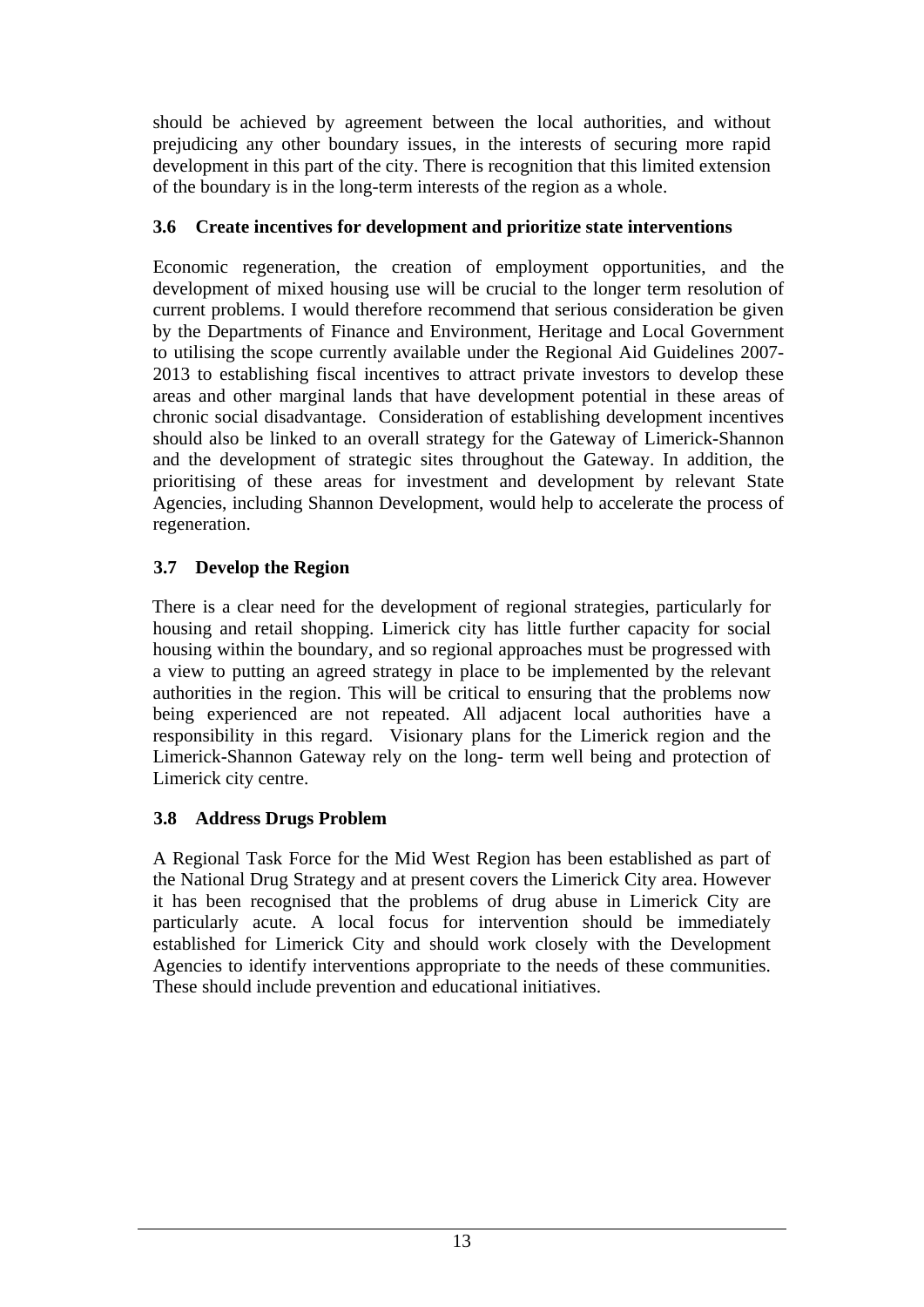## **3.9 Regenerate the housing stock**

There are approximately 1100 houses in Moyross, of which more than a third are not suitable for further remediation work. There are also approximately 1000 houses in Southill, over half of which are in a similar state. Overall then, excluding St. Marys Park, there are approximately 1000 houses that need serious attention, which is significant for Limerick city but relatively small in national terms. Remedial work on social housing costs almost as much as complete rebuild and, as noted earlier, to date remediation work has not addressed the problem in these estates. Indeed the state of the housing stock has degenerated to such an extent that remediation is not anymore a realistic option in O'Malley Park and certain other areas, and funds set aside for remediation work should be redirected to 'frontload' regeneration of these areas. Regeneration of the O'Malley Park area will almost certainly involve extensive demolition, including of some purchased houses. At reasonable density levels, the footprint of the land area involved could provide between 2000 and 3000 housing units. About 25% of these units would provide for existing local social housing needs. The remainder should be developed for private housing and related uses including shopping and other community facilities. Part of Moyross, mainly that which is currently in the Limerick County Council area, will almost certainly require a similar approach. Land with development potential adjacent to Moyross can provide up to 2500 additional housing units as part of a mixed development.

This process will require intensive consultation with the local community on the basis that the vast majority are law abiding citizens who will wish to remain, and can therefore be guaranteed secure, good quality, housing within the regenerated areas. There is evidence that the provision of social housing in these areas, within a framework of total regeneration that involves mixed development (including commercial), could be cost neutral, given the existing costs of remediation and the potential for unlocking value through new development.

It is also proposed that local teams of City Council officials be based in the Moyross and O'Malley Park areas. This will allow the City Council to take immediate action, including the enforcement of sanctions relating to anti-social behaviour. The Gardai also need to have a local base in these areas. Also, and as an interim measure, these offices can serve the Development Agencies.

## **4. Resourcing**

It is not appropriate, nor indeed is it possible, in a report of this nature to give detailed costings for all of the initiatives proposed. However many of the initiatives proposed in this report were either already planned in the longer term (such as the remedial works on housing and the development of roads infrastructure), or require a refocusing and re-targeting of the use of existing resources (which should be a priority for the new Development Agencies). The cost of regeneration of the housing stock can be set against the considerable funding already allocated for remedial works on houses in these areas. Limerick City Council has already developed costings for establishing strong local offices in Moyross and Southill. It is also my belief that the confidence generated by the various initiatives set out in this report will unlock the value of lands, all of which are within short distance of the city centre. Implementation of these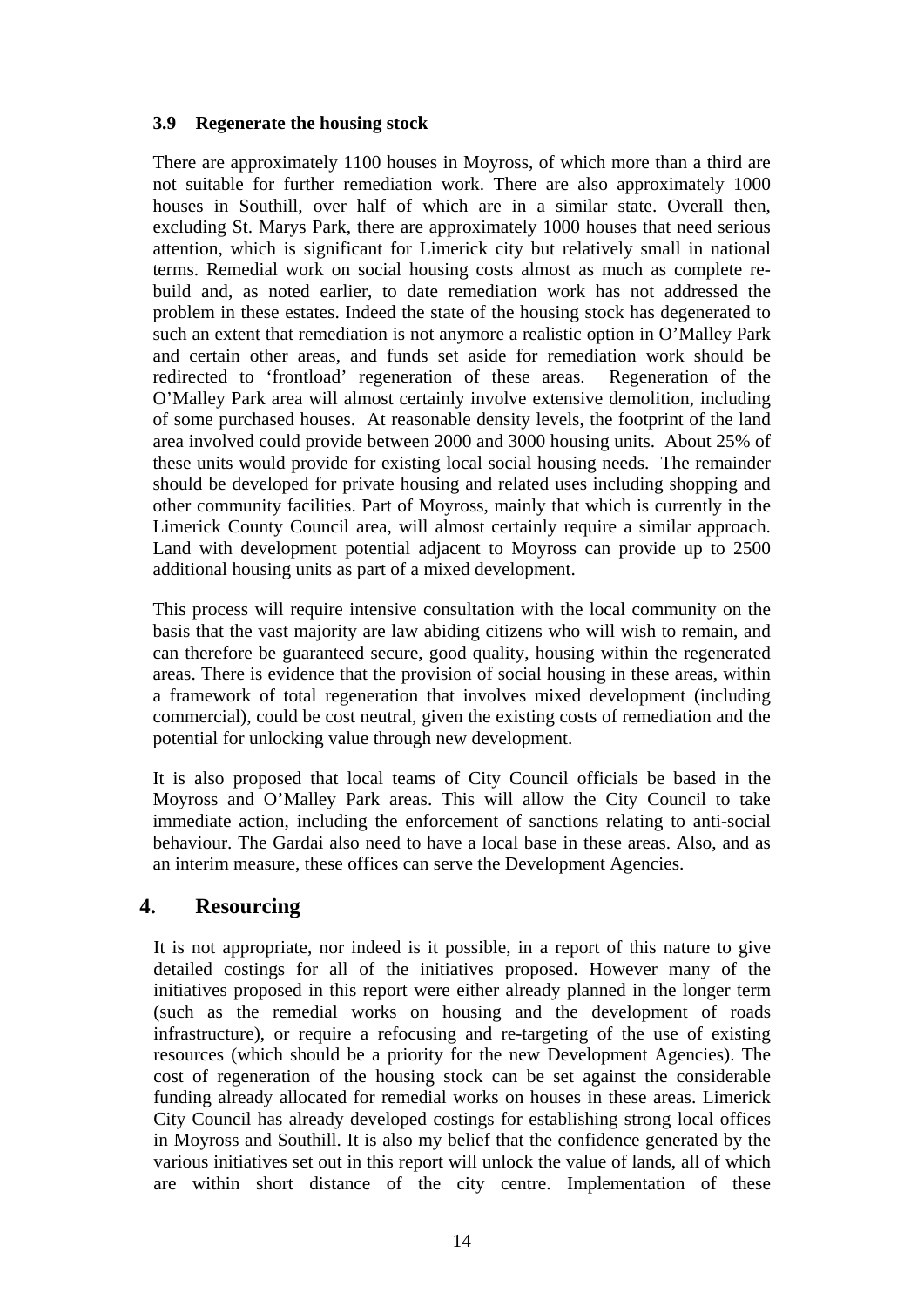recommendations will clearly require some additional exchequer funding. However the short-term costs of additional policing and the measures needed to address social and educational disadvantage must be set against the considerable ongoing drag on the resources of the state, the considerable longer-term social costs that will arise from a failure to address the problems, and the human costs, which cannot be calculated.

The Development Agencies, once established, should put in place the Regeneration Strategies for these areas with full associated costings.

# **5. Conclusions**

In my experience, based on precedents from this country and abroad, local government on its own cannot deal with the exceptional type of problems described in this report. The statutory and voluntary agencies have not so far been coordinated to the extent necessary to deal with these extremes. As noted earlier, the three strands of intensive police intervention, the economic and infrastructural regeneration of the areas under discussion, and a co-ordinated response to social and educational disadvantage, are all critical to achieving progress both in the short and longer-term.

While the intervention of the Garda Siochana and related agencies will be critical to dealing with the first of these, the establishment of the Development Agencies will provide the necessary mechanism to co-ordinate and monitor all strands of intervention, and take charge of the considerable resources targeted on these areas. They will be responsible for outcomes, have strong decision making powers and a visible presence on the ground, and can operate with the local discretion and flexibility needed to get to grips with the development of longer term strategies that will avoid a recurrence of the problems experienced by these communities for far too long. They can also encourage and facilitate initiatives from private and voluntary bodies who have shown an interest in providing support and expertise, but who cannot easily be facilitated within existing mechanisms.

The interventions recommended in this report across all three strands can be put in place very quickly, allowing implementation to begin within a number of months.

#### **Acknowledgements**

I would like to acknowledge the help, support, and co-operation I have received from many individuals and agencies during my work on this project. In particular I would like to thank Limerick City Council and Limerick County Council, government departments, particularly the Departments of Justice, Equality and Law Reform and of Environment, Heritage and Local Government as well as the many agencies and groups who met with me, and sent me submissions. While many of the more detailed submissions were not appropriate for inclusion in this report, they will be invaluable in the next stages of the process. I would like to acknowledge the support of the Institute of Public Administration in assisting me on the project, and in particular Brian Cawley, Assistant Director General, who participated from the outset and played an invaluable part in producing this report.